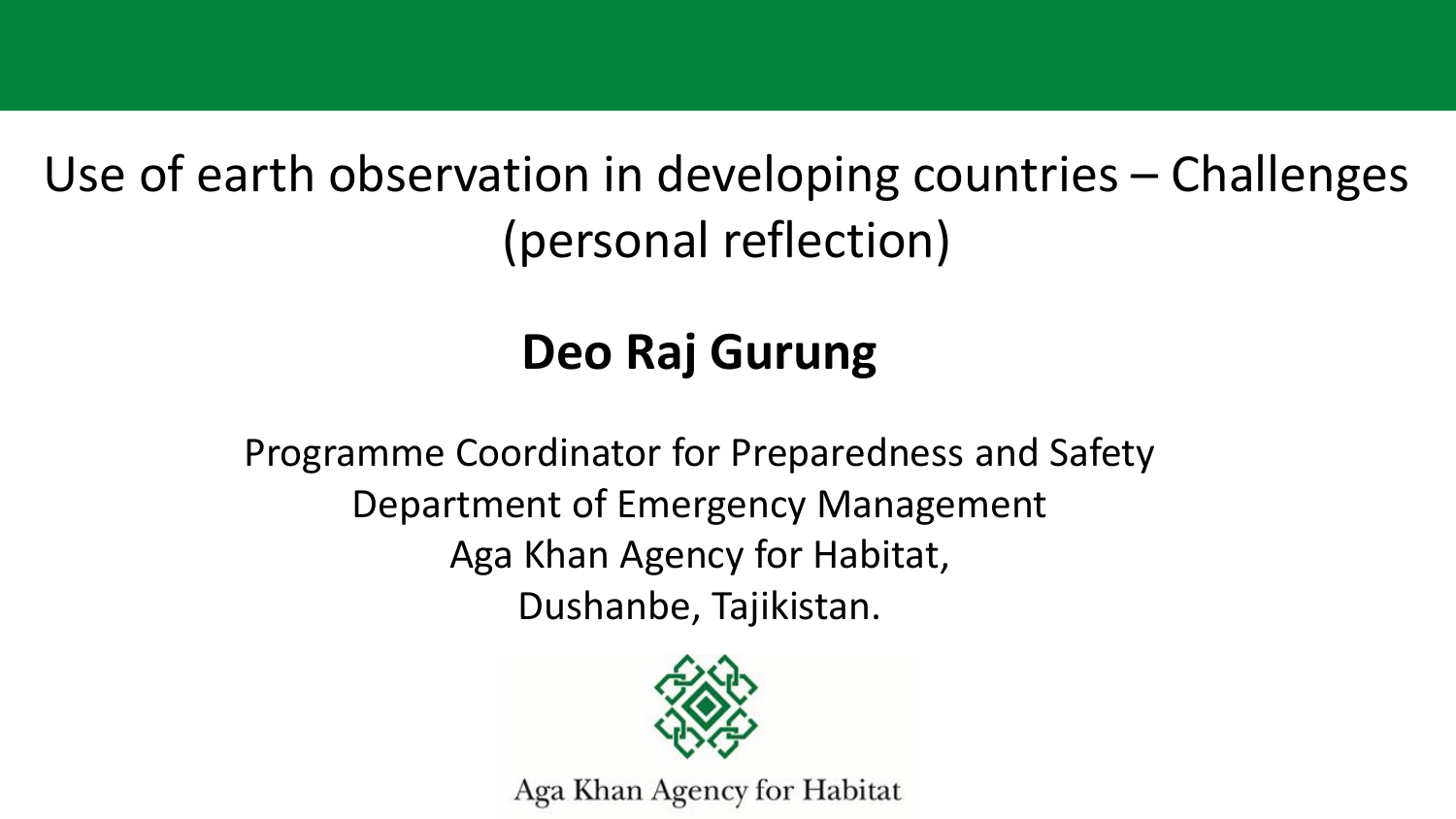Overselling of the technology resulting in over expectation.

Market sensibly – sell opportunities and limitations both.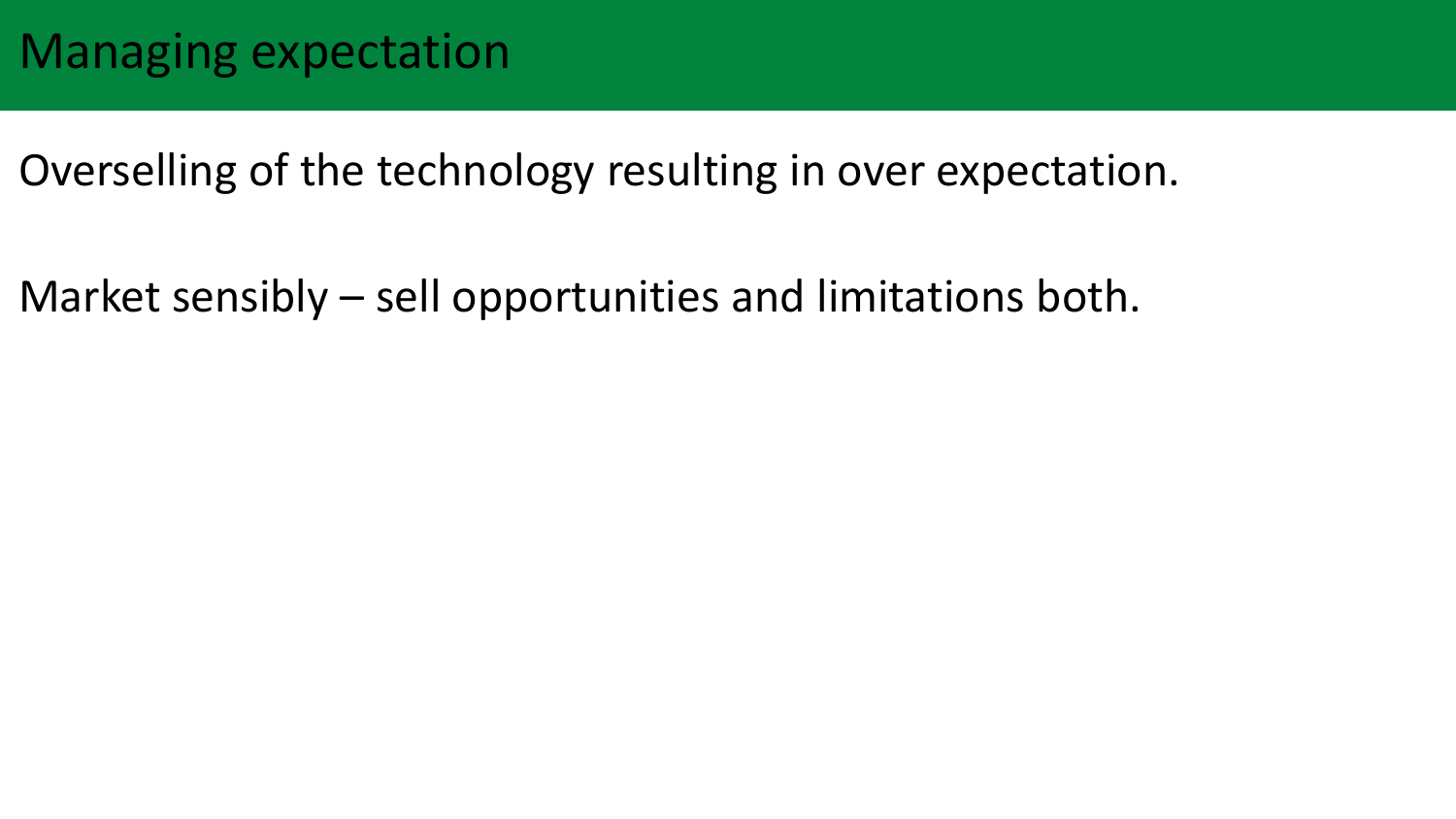## Policy/guideline/framework/strategy are blind to space science

- People shaping the document is not aware of the role of space application in DRR.
- High level awareness building events should be held where good practices of use of space application as solution/a part of solutions should be demonstrated.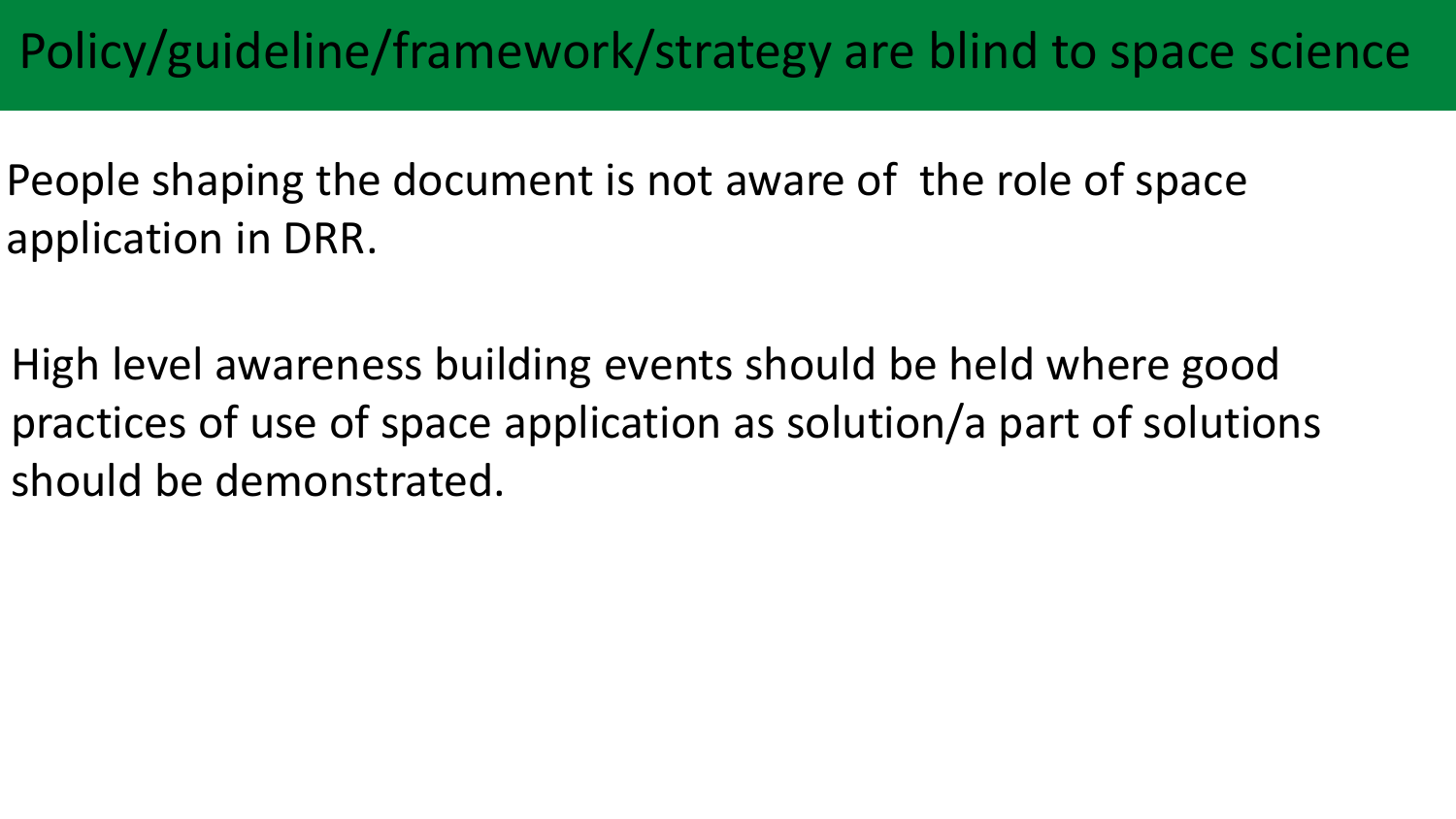## Lack of technical capacity

- Lack of HR capacity;
- Lack of technological capacity infrastructure.
- Training has a big role to play to level the playing field.
- Provide rapid response products as a service.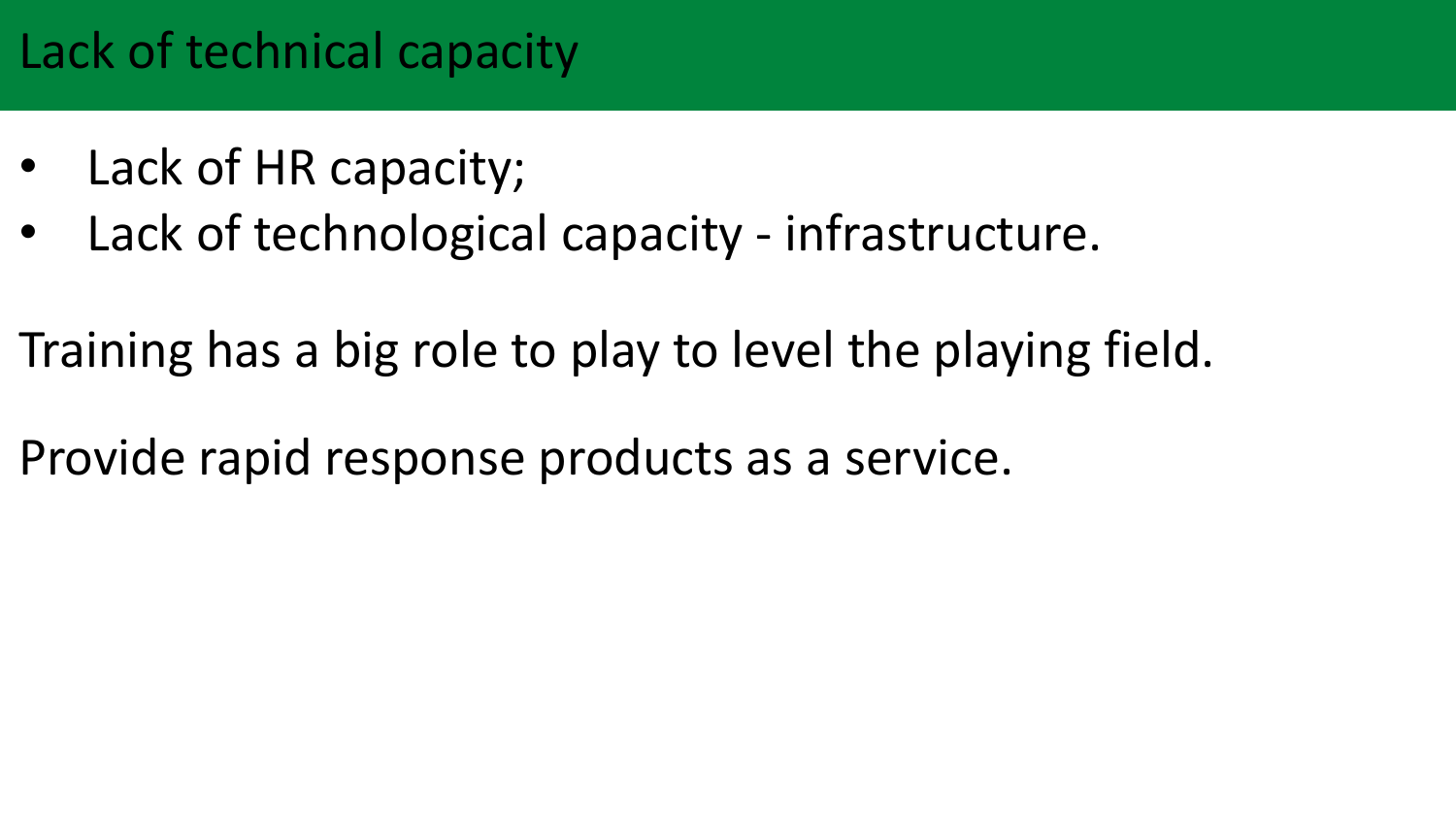Every new government will result in new set of people in key position – means:

• Losing local champion stalls every bit of progress made.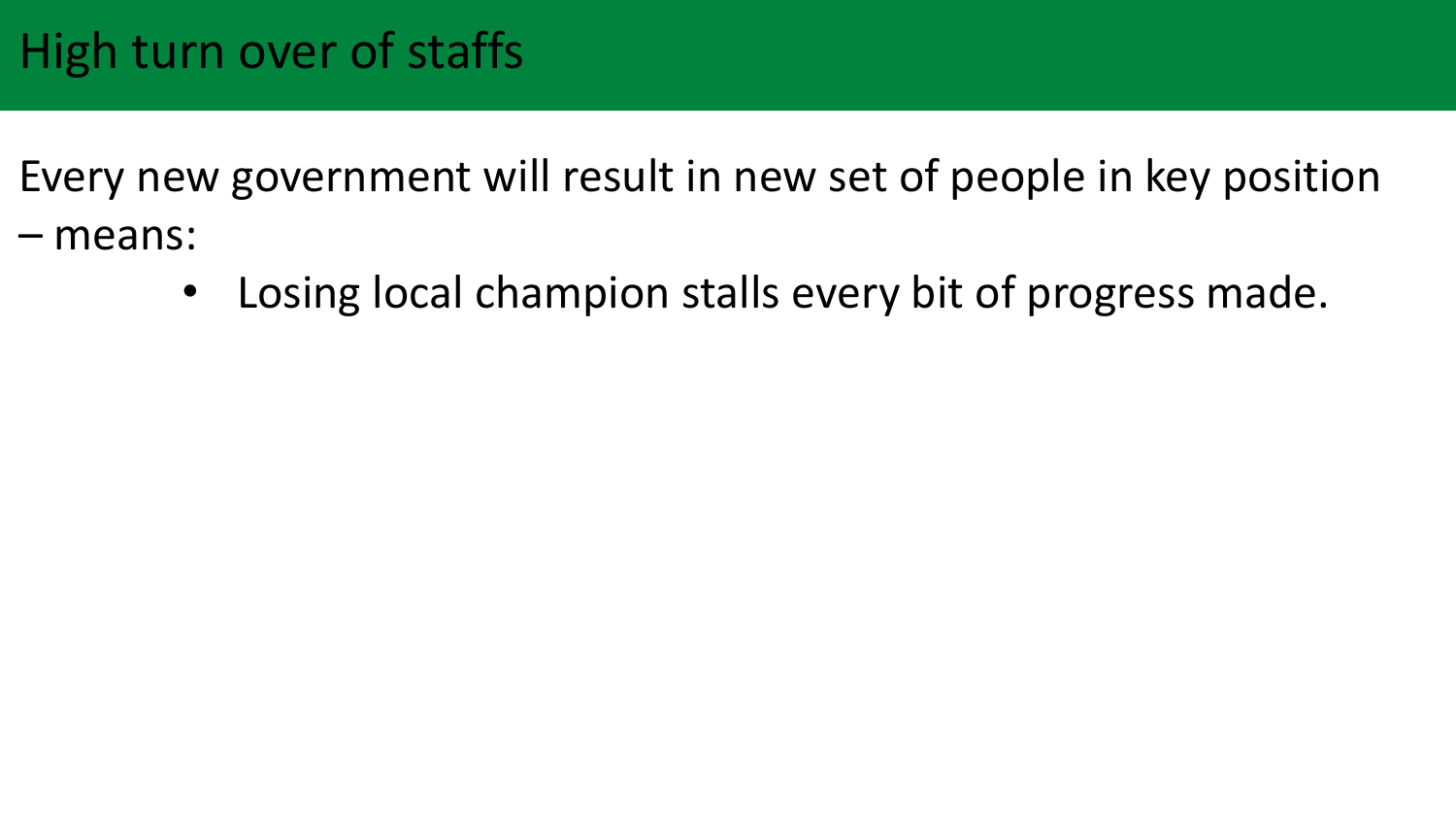#### Breaking the limited data holding culture

• Limited sharing of baseline data – important moving from hazard to risk based DRR approach

Problem is not availability of data but rather accessibility.